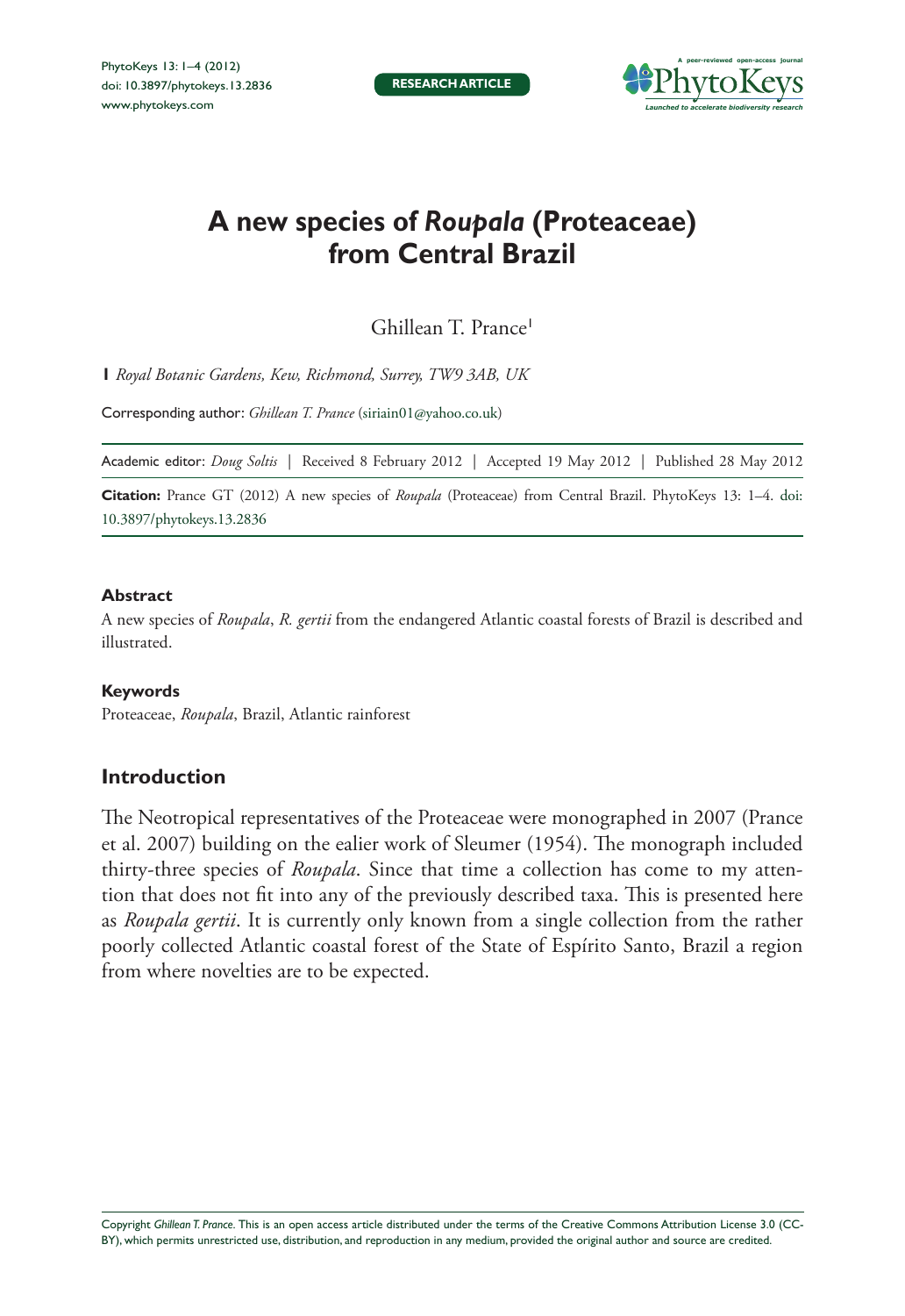#### **Description**

### *Roupala gertii* **Prance, sp. nov.**

[urn:lsid:ipni.org:names:77119674-1](http://ipni.org/urn:lsid:ipni.org:names:77119674-1) [http://species-id.net/wiki/Roupala\\_gertii](http://species-id.net/wiki/Roupala_gertii) Fig. 1

Ab R. paulensis foliis minoribus acuminis 3-8 mm longis, petiolis 8-20 mm, rachidibus inflorescentiis tenuibus differt.

**Type.** Brazil. Espírito Santo, BR-262 road near junction to Laranja da Terra, Iúna Municpality, 7 Nov 1993 (fl), *G & M Hatchbach & J. M. Silva 59702* (holotype, MBM Curitiba; isotype, K).

Tree 6 m tall, young branches appressed-tomentose, not conspicuously lenticellate. Leaves simple, lamina chartaceous, drying reddish-brown, ovate, 4.5–8.5 × 2–4.4 cm, length:breadth ratio 1–2.2–2.7, semicraspedodromous: ferrugineous-tomentose beneath, glabrous above except along midrib, the margins distinctly revolute, entire or slightly serrate, cuneate at base, equal or slightly unequal; apex acuminate, the acumen 3–8 mm long; primary veins 5–6 pairs, prominulous beneath, slightly prominulous above; midrib reaching apex of lamina, prominent beneath, plane above, tomentose, glabrescent; petioles 8–20 mm, tomentose when young, terete, lamina slightly confluent onto petiole for up to 5 mm. Inflorescence terminal or axillary; peduncle 3–10 mm  $\times$  1 mm thick; rachis 4.5–8.5  $\times$  1 mm, ferrugineous-tomentose; bracts few, 1  $\times$  1 mm, tomentose; pedicels 1.5–2 mm, ferrugineous-tomentose, free to base; flowers borne solitary or in pairs, 4–5 mm long, exterior ferrugineous-tomentose.; tepals 4, reflexed and twisted when open; filaments adnate to upper half of tepals; anthers 1–1.2 mm long; nectary lobes 4, well separated, conspicuous; ovary erect, densely tomentose; style clavate. 3–4 mm long. Fruit not seen.

This species clearly belongs to the genus *Roupala* on account of its four hypogynous glands and bilocular ovary with pendulous ovules. It is near to *R. paulensis* Sleumer but differs in the thinner smaller leaves that dry brown above rather than green. The plants is far less robust, the petioles are shorter, the leaves more acuminate and the inflorescence rachis much thinner. It is a pleasure to name this species for Dr Gert Hatschbach who has done so much make the flora of south and central Brazil so much better known and who made the first collection of this species.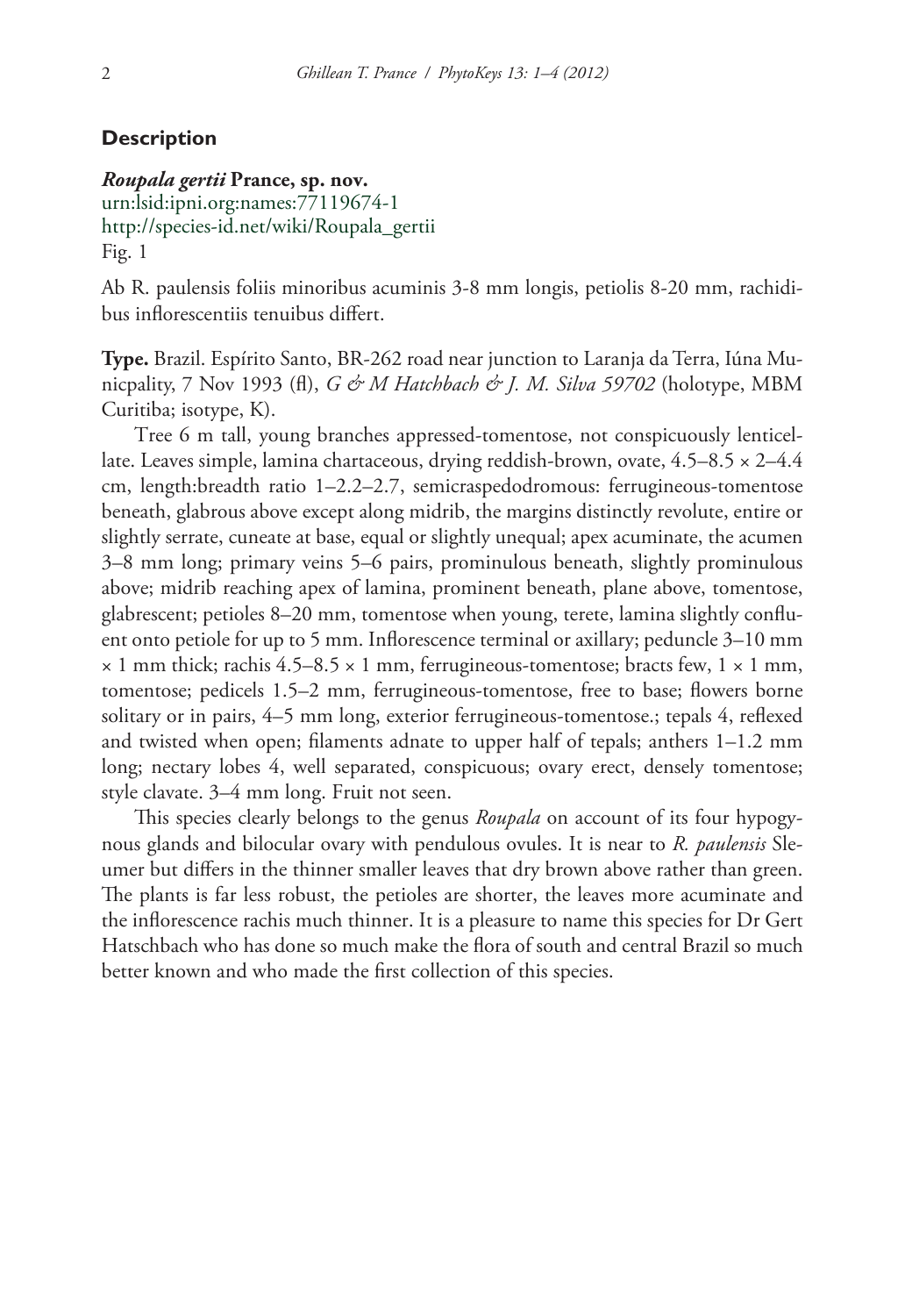

**Figure 1.** *Roupala gertii* Prance **A** habit **B** flower bud **C** open flower with two tepals removed **D** Ovary and style showing two of the nectary lobes **E** tepal and stamen. (drawn by Flora Bamford)